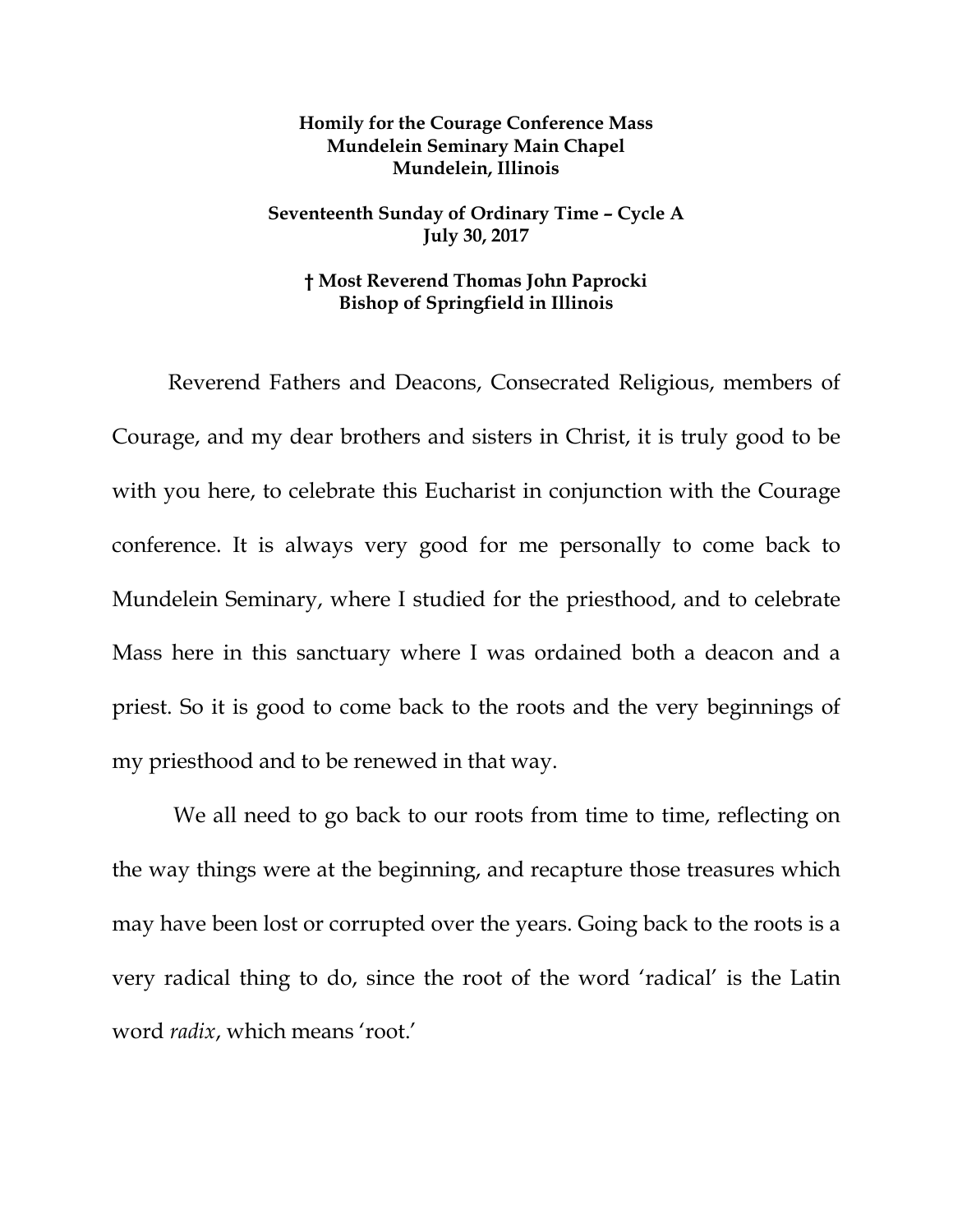For us individually, going back to our roots as Christians means revisiting what it means to have been baptized. It means trying to recapture the meaning of what it means to be a Christian, or discovering that meaning for the first time in case we have never truly appreciated the true significance of being adopted sons and daughters of God. It means delving deeper into the implications of having been confirmed in the faith and being fully initiated as adult Christians filled with the grace of the Holy Spirit. It means truly comprehending the consequences of our bodies and our blood being transformed by the Body and Blood of Christ when we receive His Real Presence in the Eucharist. It means acknowledging the need to repent and confess our sins in the Sacrament of Reconciliation with a firm purpose of amendment when we have strayed from His path, so that we can be restored to a right relationship with our heavenly Father through His bountiful and merciful grace.

For us as a Catholic community, going back to our roots as Christians means living as a people whose collective memory of the faith goes back two thousand years to the time of Jesus Christ and the early postresurrection Christian community, and even beyond to our Old Testament roots of the twelve tribes of Israel as the Chosen People of God.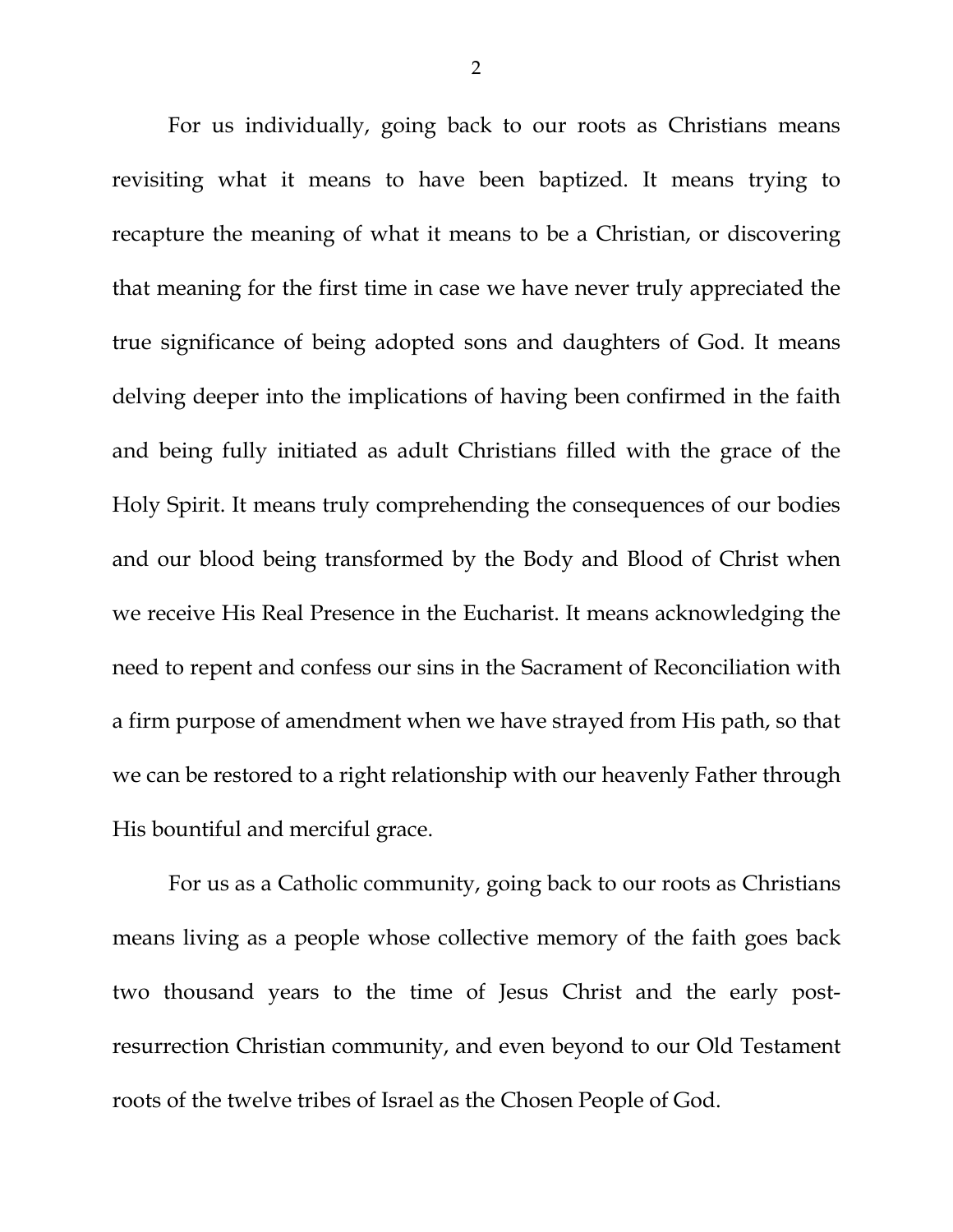For the purpose of understanding better why the Courage Apostolate here in the twenty-first century is so focused on the virtue of chastity, we need to go back to the roots of the Church's sexual ethic as lived in the pagan culture of the Roman Empire.

One of the conceits of the baby-boomer generation, which reached its peak sixty years ago in terms of the number of births, is that the rebellious youth coming of age in the 1960's invented the "sexual revolution" and liberated people from the constricting sexual standards of the previously stifling codes of conduct that had reigned from time immemorial. The truth is that the so-called "sexual revolution" did not really discover anything new, but simply asserted a return to the libertine practices of sexual behavior found in the pagan worlds of ancient Greek and Roman culture. In fact, it was the early Christian community that brought about a sexual revolution, rejecting the hedonism of the Greco-Roman culture and replacing it with an ethic that valued purity for the sake of the Kingdom of God and viewed marriage between a man and a woman as an icon of the covenantal relationship between Christ and His beloved Spouse, the Church. In this sense, the virtue of chastity is the pearl of great price that we heard about in the Gospel, because it leads us to the Kingdom of God.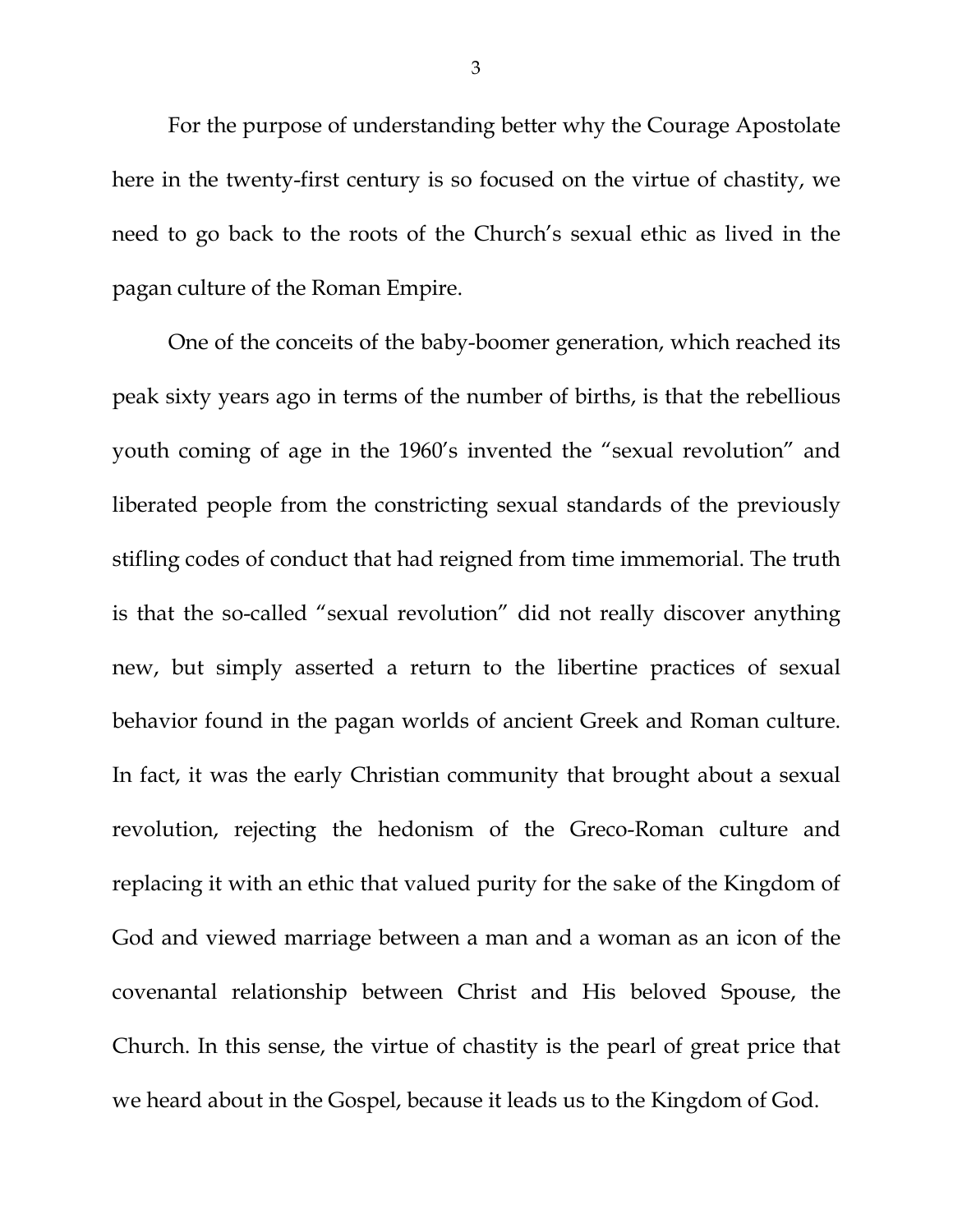One of the reasons why this historical Christian understanding of sexual morality is incomprehensible to so many people in our times is that so many of them, including those who call themselves Christians, actually adhere to a form of religion that is essentially not Christian. This was the finding of sociologists Christian Smith and Melinda Lundquist Denton in their 2005 study of the religious and spiritual lives of a broad cross-section of American teenagers. These researchers coined a phrase to describe the religion of these young people; they called it "Moralistic Therapeutic Deism" and identified these basic characteristics of their spirituality:

- 1. "Moralistic" refers to an ethical code that expects people to be good, nice and fair to each other, as taught in the Bible and by most religions of the world.
- 2. "Therapeutic" says that the central goal of religion is to help people to lead a happy life and feel good about themselves.
- 3. "Deistic" describes a God who created and ordered the universe at its inception, but now simply watches from afar and does not need to be particularly involved in people's lives except when He is needed to solve a problem.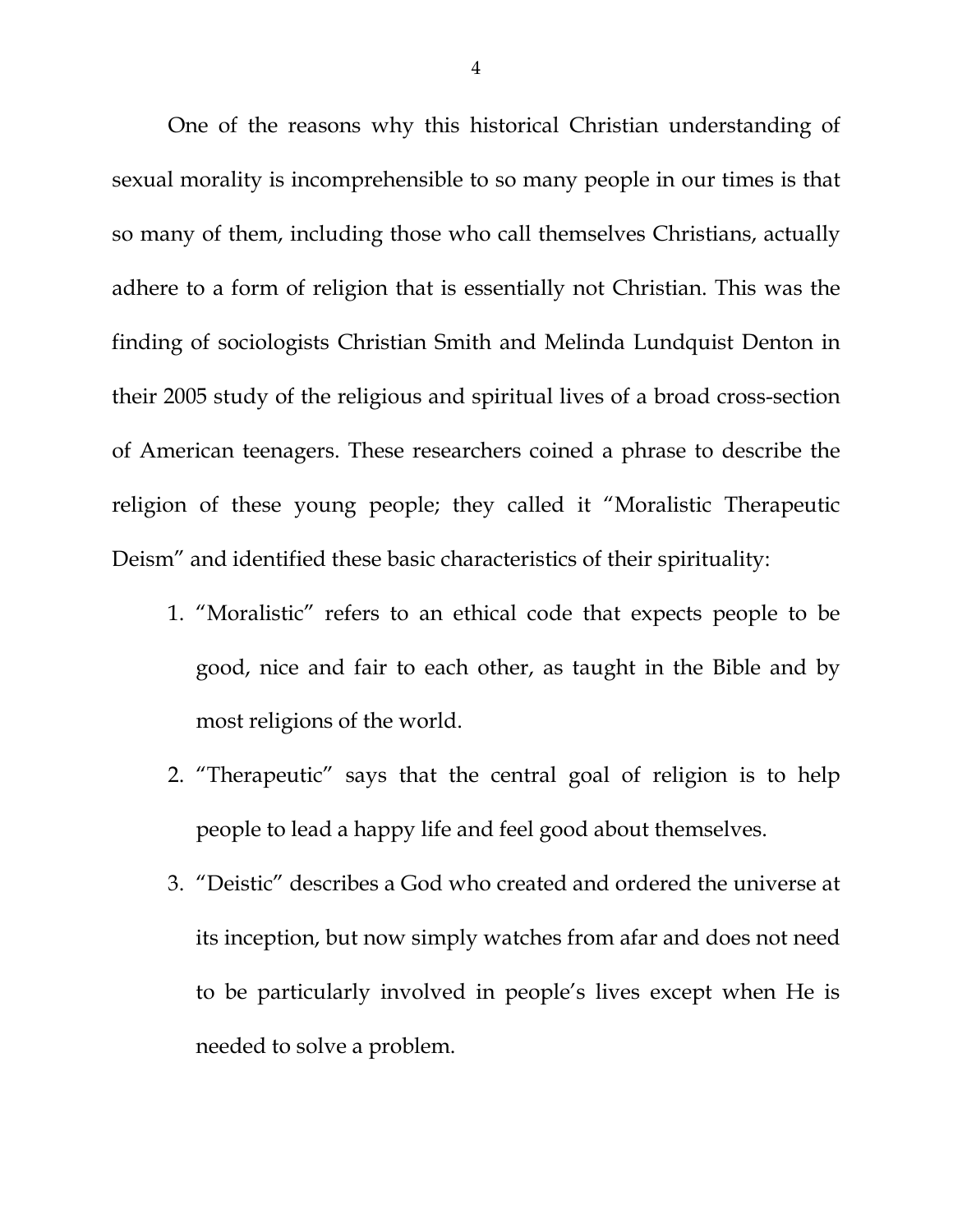This belief system was found to be especially prominent among Catholic and mainline Protestant teenagers.<sup>[1](#page-8-0)</sup> Certainly there are some worthwhile elements of this Moralistic Therapeutic Deism that can be found in Christianity, such as belief in the existence of God, loving our neighbor and seeking happiness. What is missing from this approach, however, are some elements of Christianity: the Word of God as revealed in Sacred Scripture and Tradition; the Trinitarian understanding of God as Father, Son and Holy Spirit; the incarnation of God as man in the person of Jesus Christ, His redemptive suffering and death, and His resurrection and ascension into heaven; the Lord's call to repentance, conversion of heart, taking up one's cross, self-sacrificial love, purity of heart, and – most of all – putting God above everyone and everything else so as to enjoy eternal happiness with Him forever in heaven.

In terms of putting God above everyone and everything else, I would like to tell you about a couple that I met recently at a conference in Portland, Oregon. This past May 2, I gave the Keynote Address for the Northwest Regional Canon Law Convention in Portland, Oregon, entitled, "Doctrine, Law and Practice in Light of *Mitis Iudex* and *Amoris Laetitia*," two documents issued by Pope Francis. With regard to the question of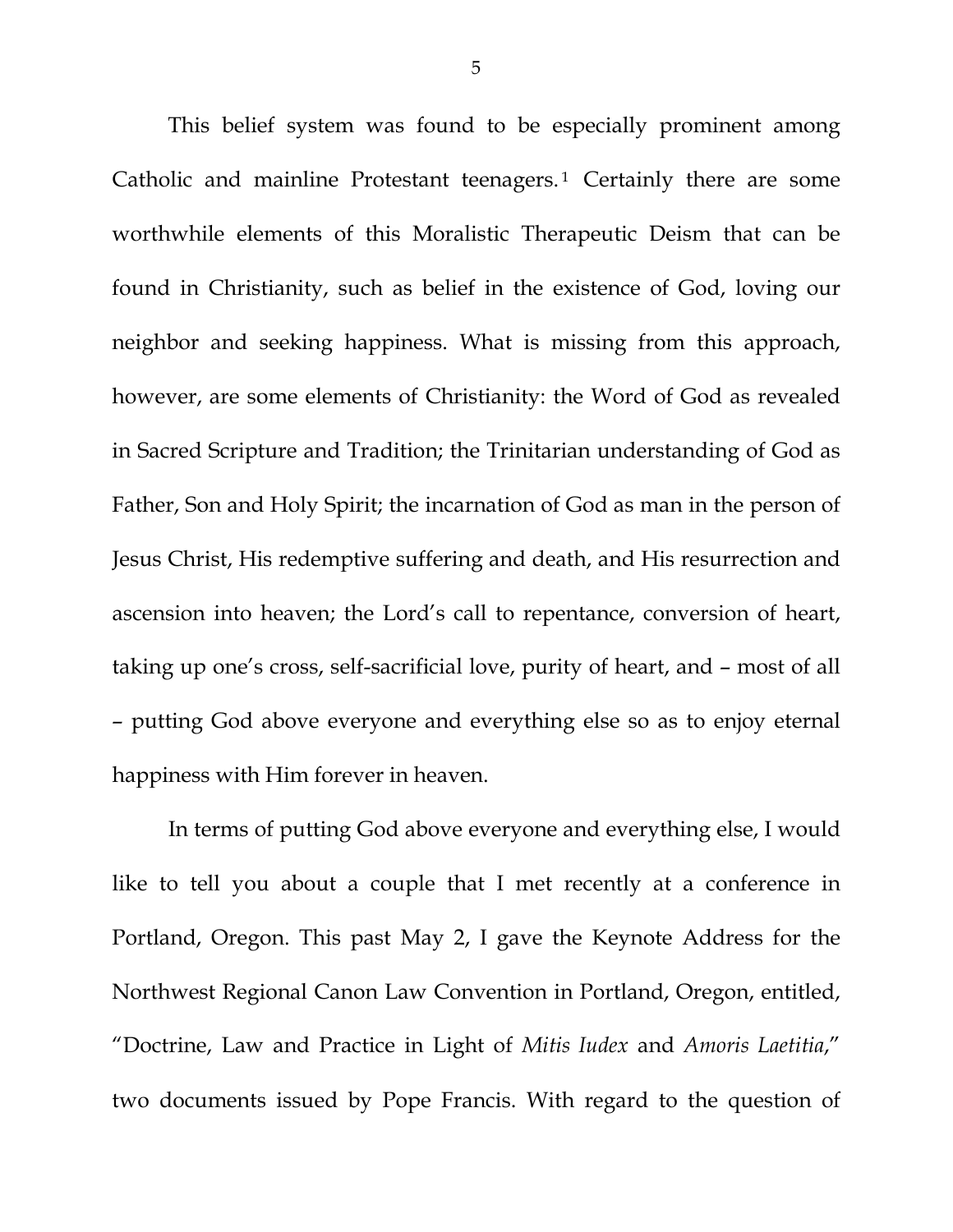pastoral care for the divorced and remarried, Pope Francis had suggested in a footnote, "In certain cases, this can include the help of the sacraments." The qualifier, "in certain cases," means that there is no indiscriminate, universal or blanket permission for the divorced and civilly remarried to receive Holy Communion. One example I gave of these certain types of cases would be what is known in the Church as the brother-sister solution, in which the couple lives together publicly as husband and wife, but abstains from all sexual intercourse. In such cases, the couple who agree to live as brother and sister may receive Holy Communion with the approval of the bishop, provided there is no danger of scandal.

As part of the canon law conference in Portland, a married couple gave a presentation the day after my talk, describing their experience of living as brother and sister. Listening to couple's experience provided a deeper dimension to our understanding of the brother-sister solution as a lived reality and not just a theoretical notion.

The husband spoke first, describing how he had been baptized Catholic as a child, but left the Church when he was a teenager and lived as an atheist for thirty years! Realizing that atheism left him feeling empty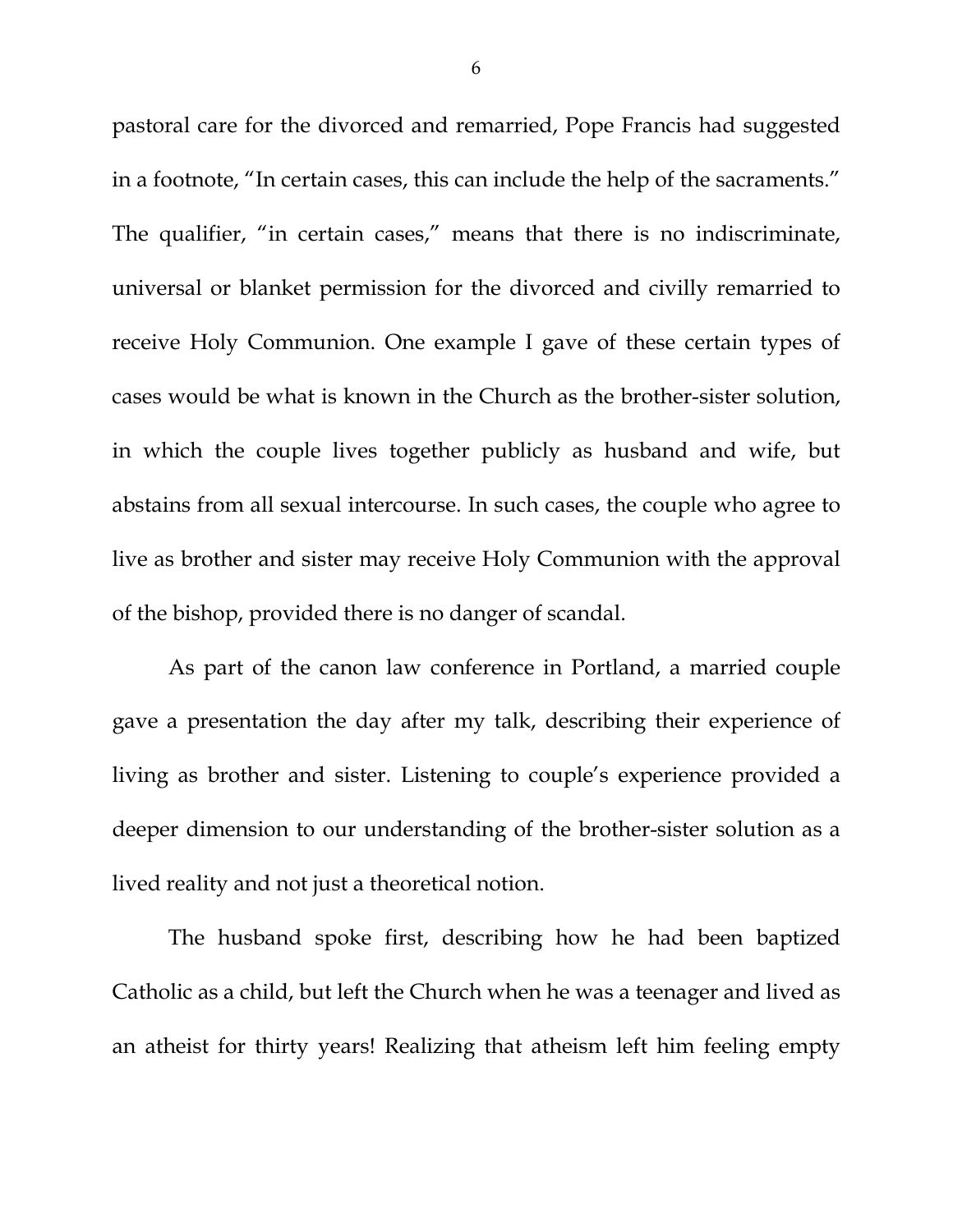and without any purpose in life, he began searching and eventually found his way back to Catholicism.

The wife then described how she had been brought up in a Protestant church, but after years of her own searching, she came to the conclusion that the true faith is found in the Catholic Church. She and her husband both spoke with a Catholic priest about returning to the Catholic Church in his case, and entering into full communion with the Catholic Church in her case.

One obstacle for both of them, however, was that each had been married and divorced previously. The priest helped them complete their paperwork petitioning the diocesan tribunal for a declaration of invalidity, commonly called an annulment, of their previous marriages. He then explained to them that they had to make a choice until their annulments would be granted: since they would be considered by the Church as still married to their previous spouses until their prior marriages had been declared invalid, they would either have to refrain from Holy Communion if they engaged in conjugal relations as husband and wife, or they could go to Holy Communion if they abstained from sexual relations and lived as brother and sister. Both of them quickly chose the latter, agreeing to live as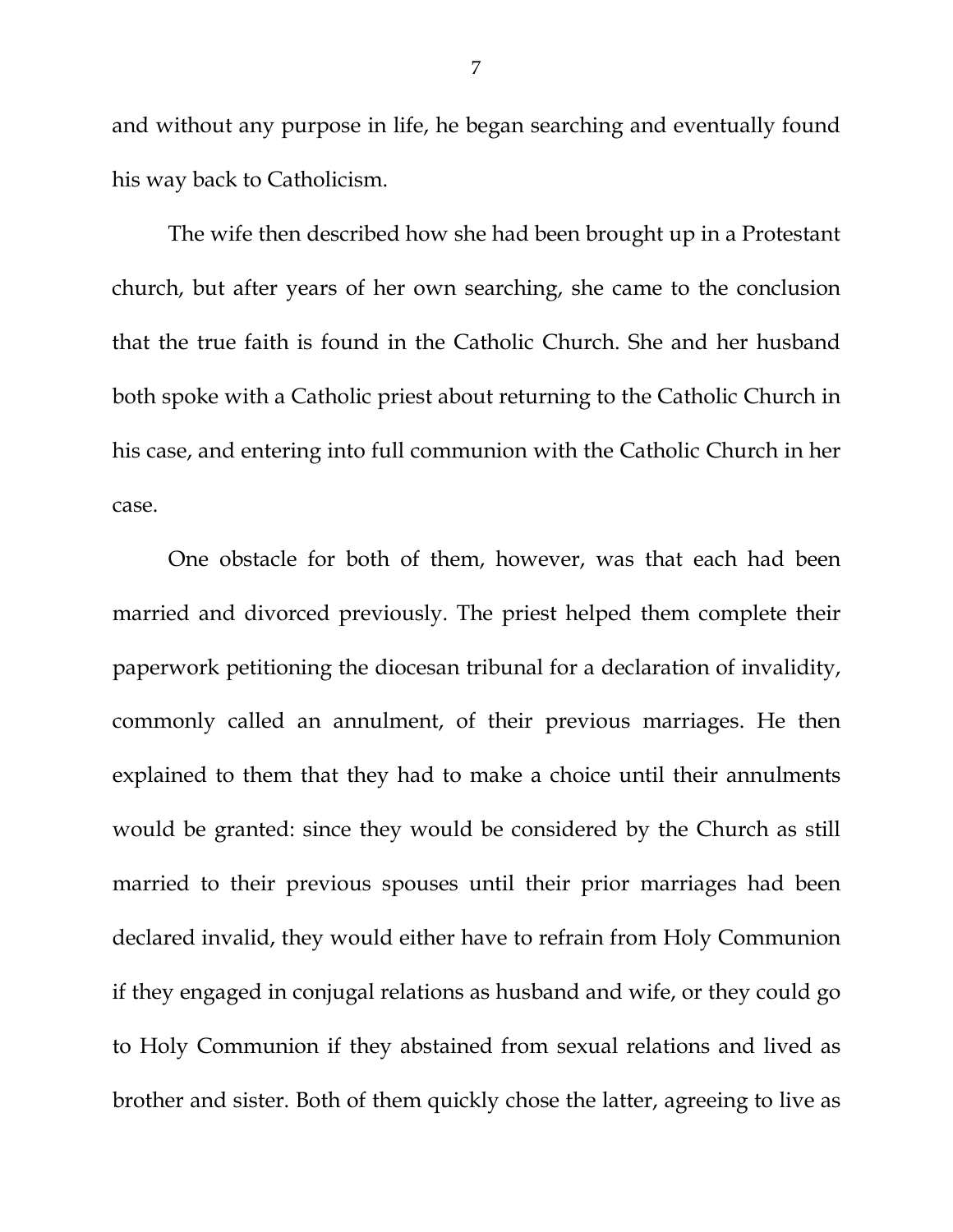brother and sister because they wanted to receive Holy Communion. They lived this way as a family with their two sons for nineteen months, at which time both of their previous marriages were declared to have been invalid and their current civil marriage was convalidated in the Church.

When asked how they came to this decision to live as brother and sister, the wife responded by saying, "It was simple: we decided that God was more important than sex!" As simple as that answer may sound, it is also deeply profound. This couple quickly came to a great insight that they plainly saw as obvious in their view, but which seems to escape most people in our culture today. When you stop to think about it, the fact that so many people regard sex as more important than God is at the root of so many of our society's ills, including abortion, contraception, adultery, fornication and homosexual relations.

After their talk, I thanked this couple for giving such a powerful example that obeying God's commandments is not impossible, if indeed we are convinced that God is more important than our own selfish desires. The witness of this couple willing to practice sexual abstinence because they realized that "God is more important than sex" should be a source of encouragement for everyone involved in the Courage Apostolate. Jesus